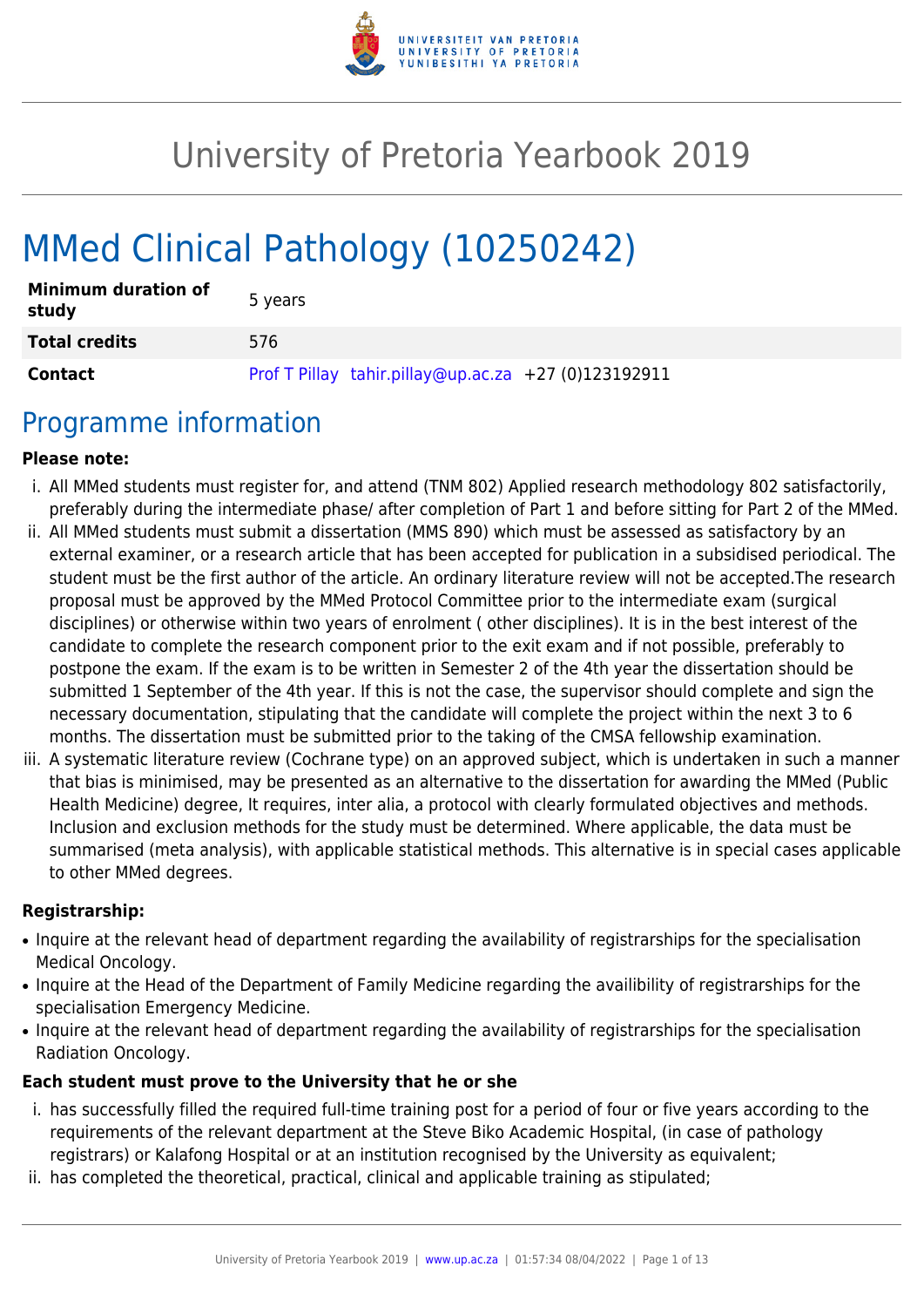

iii. has passed the prescribed written, oral, practical and/or clinical university examinations, and iv. has successfully completed the research component of the degree.

## Other programme-specific information

Duration of training is five years with at least 18 months in each major subject.

**"Major subject"** refers to the recognised field of study in Medicine in which the student specialises. The study of the major subject extends over four or five years, as prescribed by the relevant department.

## Examinations and pass requirements

- i. The sequence of the examinations in the prerequisite subjects will be determined by the head of the department under which the major subject falls.
- ii. The nature, duration and time of the examinations in the prerequisite subjects are determined in cooperation with the heads of the departments under which the prerequisite subjects fall – with the proviso that, except in cases where stipulated otherwise, the examinations in the prerequisite subjects may be held at any time prior to or concurrently with the major subject. The examinations in the major subjects are held as follows:
- iii. In the case of four-year programmes: not before the end of the third year.
- iv. In the case of five-year programmes: not before the end of the fourth year.
- v. A minimum final mark of 50% is required by all departments to pass in a subject and in the clinical section of the examination, a subminimum of 50%. General Regulations apply.
- vi. A student is not admitted to the examination in a prerequisite subject (second examinations excluded) more than twice, nor is he or she admitted to the examination in the major subject more than twice.

**Note:** Certificates of satisfactory preparation and progress are required in respect of the fourth year of four-year programmes in which an examination is held at the end of the third year.

#### **Second examinations**

Second examinations for MMed students will only be held after at least six months have elapsed since the conclusion of the examination in which the student had failed.

#### **Rules governing the writing of the examinations of the College of Medicine of South Africa [CMSA]**

- i. Only candidates who have met all requirements for the MMed degree except for the major subject (final examination), i.e. passed all prerequisite subjects (the latter to be interchangeable; can be passed either at the University or as primary and intermediary examinations at the College of Medicine of South Africa [CMSA], completed all practical, clinical and applicable training of four or five years as prescribed by the relevant academic department (continuous evaluation of the candidate, in an approved registrar post, by the head of department of the candidate); and completed the required research component for the degree in accordance with the Faculty Yearbook regulations, i.e. Applied research methodology 800 (TNM 800) and the dissertation (MMS 800) or an article (not an ordinary literature review) that has been accepted for publication in a subsidised periodical, will be allowed to write the college examination (exit examination), after which they will obtain both the CMSA fellowship and the MMed as specialist qualifications.
- ii. The rules have been effective as from 1 January 2011. As a transitional measure, cases will be considered on an individual basis where necessary.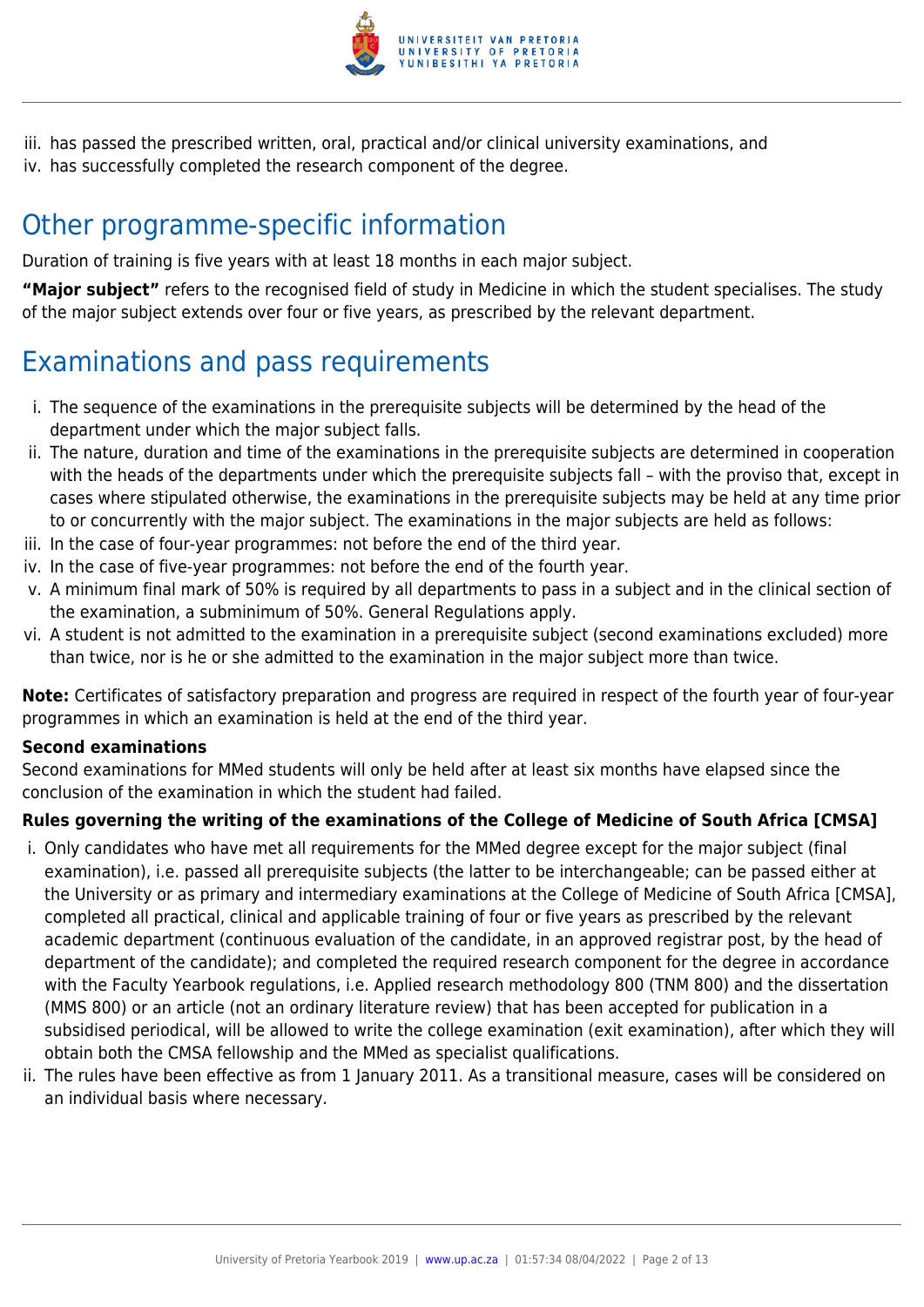

## Exemption

#### **Exemption**

- i. The Faculty Board may grant partial exemption from the training and work mentioned under par. (b) and (c)(i) and (ii) above on the grounds of comparable training and experience completed in another post or at another recognised institution – with the proviso that exemption from a maximum period of 18 months may be granted with regard to four-year and five-year programmes.
- ii. Exemption from a maximum of three years may be granted by the Department of Medical Oncology for the MMed in Medical Oncology [MMed(MedOnc)] on the grounds of the MMed(Int) or MMed(Paed) degree of this University, or experience recognised by the University as equivalent.
- iii. Specific prerequisite subjects must be passed within 24 months after commencement of the programme.

## Pass with distinction

The degree is conferred at the end of the prescribed training period (i.e. three, four or five years, respectively). The degree is conferred with distinction on a student who has obtained a final mark of at least 75% in his or her major subject.

## General information

#### **Registrars**

Departments expect registrars to participate increasingly in the examining and treatment of patients in the hospital, both in-patients and out-patients, as well as performing and interpreting tests in the laboratory (where applicable); initially under supervision and later increasingly at their own responsibility. Lectures/symposia with closely related departments are organised, as well as discussions of literature, etc.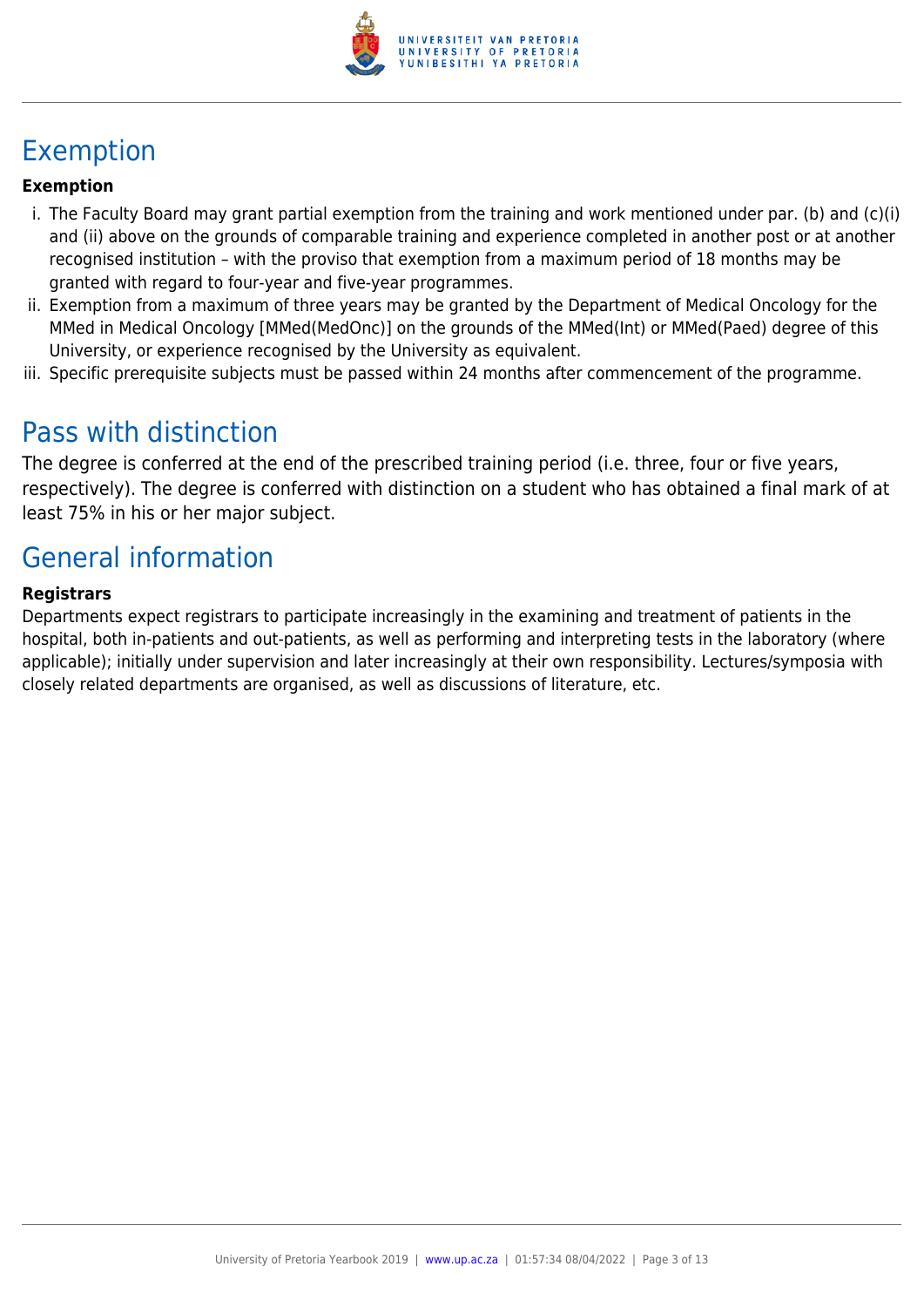

**Minimum credits: 576**

## **Core modules**

## **General pathology 800 (APA 800)**

| <b>Module credits</b>         | 24.00                                                                                      |
|-------------------------------|--------------------------------------------------------------------------------------------|
| <b>Prerequisites</b>          | No prerequisites.                                                                          |
| <b>Contact time</b>           | 2 seminars per week, 10 discussion classes per week, 20 other contact sessions<br>per week |
| <b>Language of tuition</b>    | Module is presented in English                                                             |
| <b>Department</b>             | Anatomical Pathology                                                                       |
| <b>Period of presentation</b> | Year                                                                                       |

## **Chemical pathology 802 (CHP 802)**

| 36.00                          |
|--------------------------------|
| No prerequisites.              |
| Module is presented in English |
| <b>Chemical Pathology</b>      |
| Year                           |
|                                |

## **Haematology 801 (HEM 801)**

| <b>Module credits</b>         | 36.00                          |
|-------------------------------|--------------------------------|
| <b>Prerequisites</b>          | No prerequisites.              |
| <b>Language of tuition</b>    | Module is presented in English |
| <b>Department</b>             | Haematology                    |
| <b>Period of presentation</b> | Year                           |

### **Microbiology 800 (MBG 800)**

| <b>Module credits</b>         | 300.00                         |
|-------------------------------|--------------------------------|
| <b>Prerequisites</b>          | APA 800                        |
| Language of tuition           | Module is presented in English |
| <b>Department</b>             | <b>Medical Microbiology</b>    |
| <b>Period of presentation</b> | Year                           |

## **Dissertation 890 (MMS 890)**

| <b>Module credits</b> | 180.00                         |
|-----------------------|--------------------------------|
| Language of tuition   | Module is presented in English |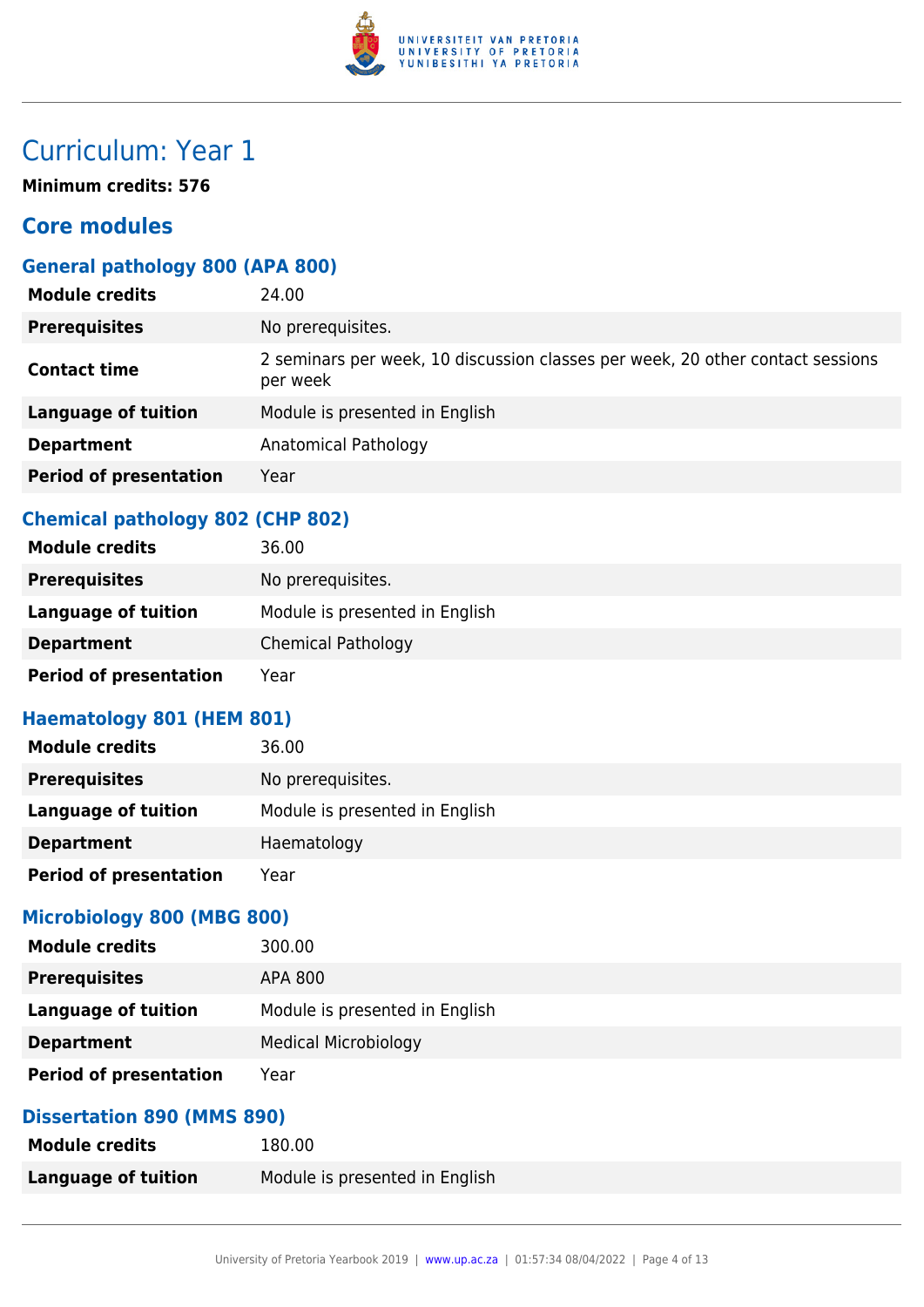

**Period of presentation** Year

## **Applied research methodology 802 (TNM 802)**

| <b>Module credits</b>         | 0.00                                |
|-------------------------------|-------------------------------------|
| <b>Language of tuition</b>    | Module is presented in English      |
| <b>Department</b>             | <b>Health Sciences Deans Office</b> |
| <b>Period of presentation</b> | Year                                |
| <b>Module content</b>         |                                     |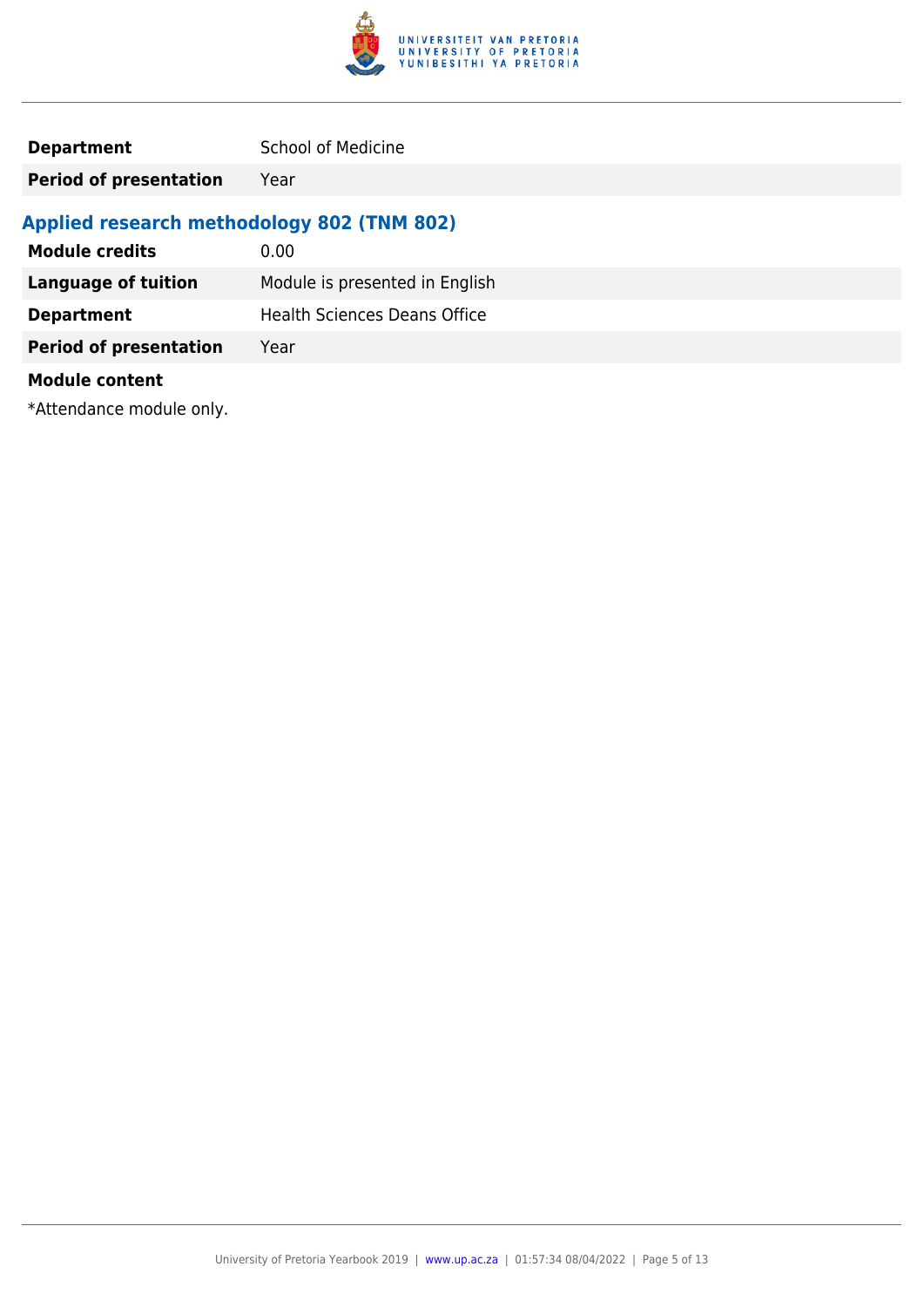

**Minimum credits: 576**

## **Core modules**

## **General pathology 800 (APA 800)**

| <b>Module credits</b>         | 24.00                                                                                      |
|-------------------------------|--------------------------------------------------------------------------------------------|
| <b>Prerequisites</b>          | No prerequisites.                                                                          |
| <b>Contact time</b>           | 2 seminars per week, 10 discussion classes per week, 20 other contact sessions<br>per week |
| <b>Language of tuition</b>    | Module is presented in English                                                             |
| <b>Department</b>             | Anatomical Pathology                                                                       |
| <b>Period of presentation</b> | Year                                                                                       |

### **Chemical pathology 802 (CHP 802)**

| 36.00                          |
|--------------------------------|
| No prerequisites.              |
| Module is presented in English |
| <b>Chemical Pathology</b>      |
| Year                           |
|                                |

## **Haematology 801 (HEM 801)**

| <b>Module credits</b>         | 36.00                          |
|-------------------------------|--------------------------------|
| <b>Prerequisites</b>          | No prerequisites.              |
| Language of tuition           | Module is presented in English |
| <b>Department</b>             | Haematology                    |
| <b>Period of presentation</b> | Year                           |

### **Microbiology 800 (MBG 800)**

| <b>Module credits</b>         | 300.00                         |
|-------------------------------|--------------------------------|
| <b>Prerequisites</b>          | APA 800                        |
| Language of tuition           | Module is presented in English |
| <b>Department</b>             | <b>Medical Microbiology</b>    |
| <b>Period of presentation</b> | Year                           |

## **Dissertation 890 (MMS 890)**

| <b>Module credits</b> | 180.00                         |
|-----------------------|--------------------------------|
| Language of tuition   | Module is presented in English |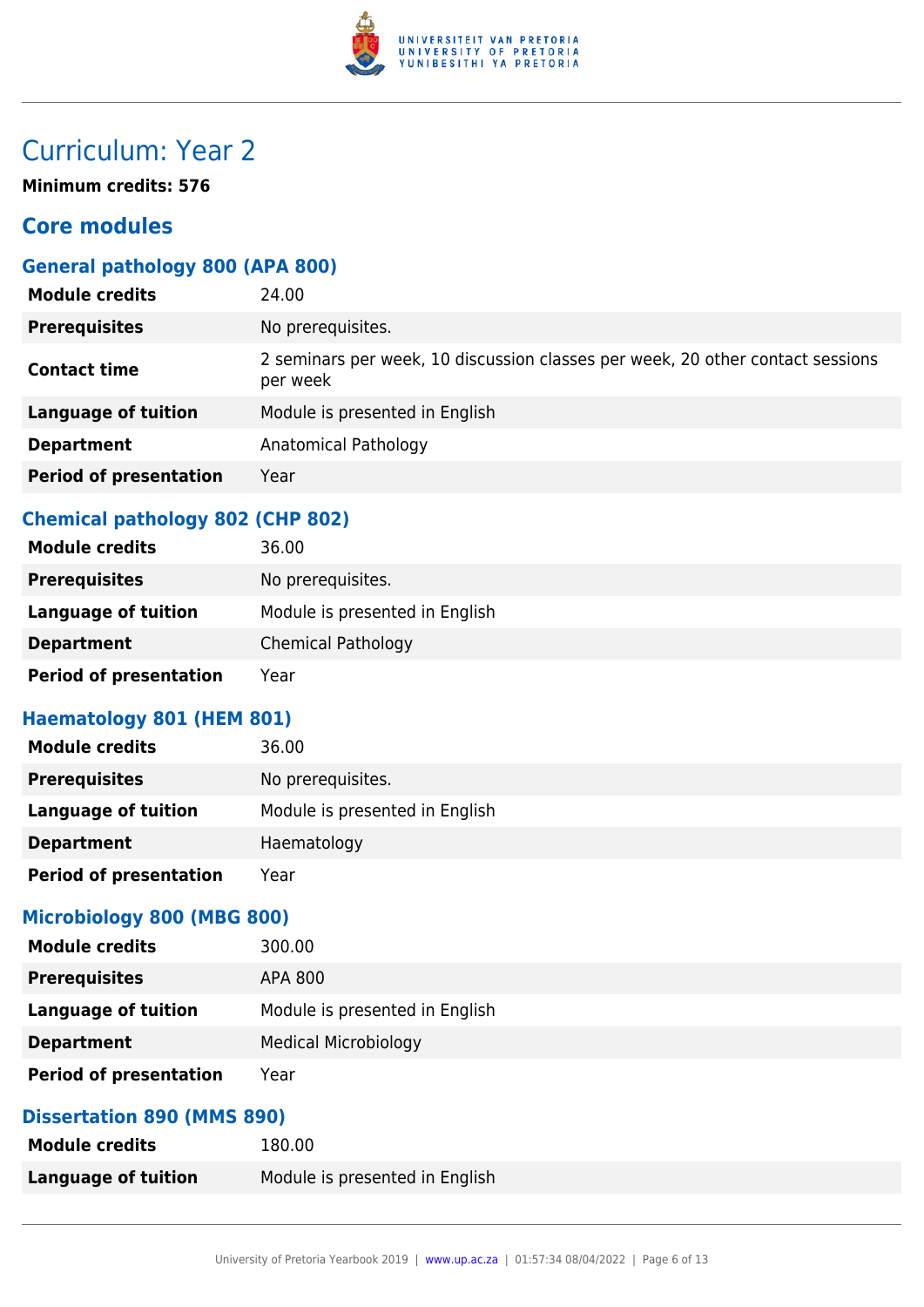

**Period of presentation** Year

## **Applied research methodology 802 (TNM 802)**

| <b>Module credits</b>         | 0.00                                |
|-------------------------------|-------------------------------------|
| <b>Language of tuition</b>    | Module is presented in English      |
| <b>Department</b>             | <b>Health Sciences Deans Office</b> |
| <b>Period of presentation</b> | Year                                |
| <b>Module content</b>         |                                     |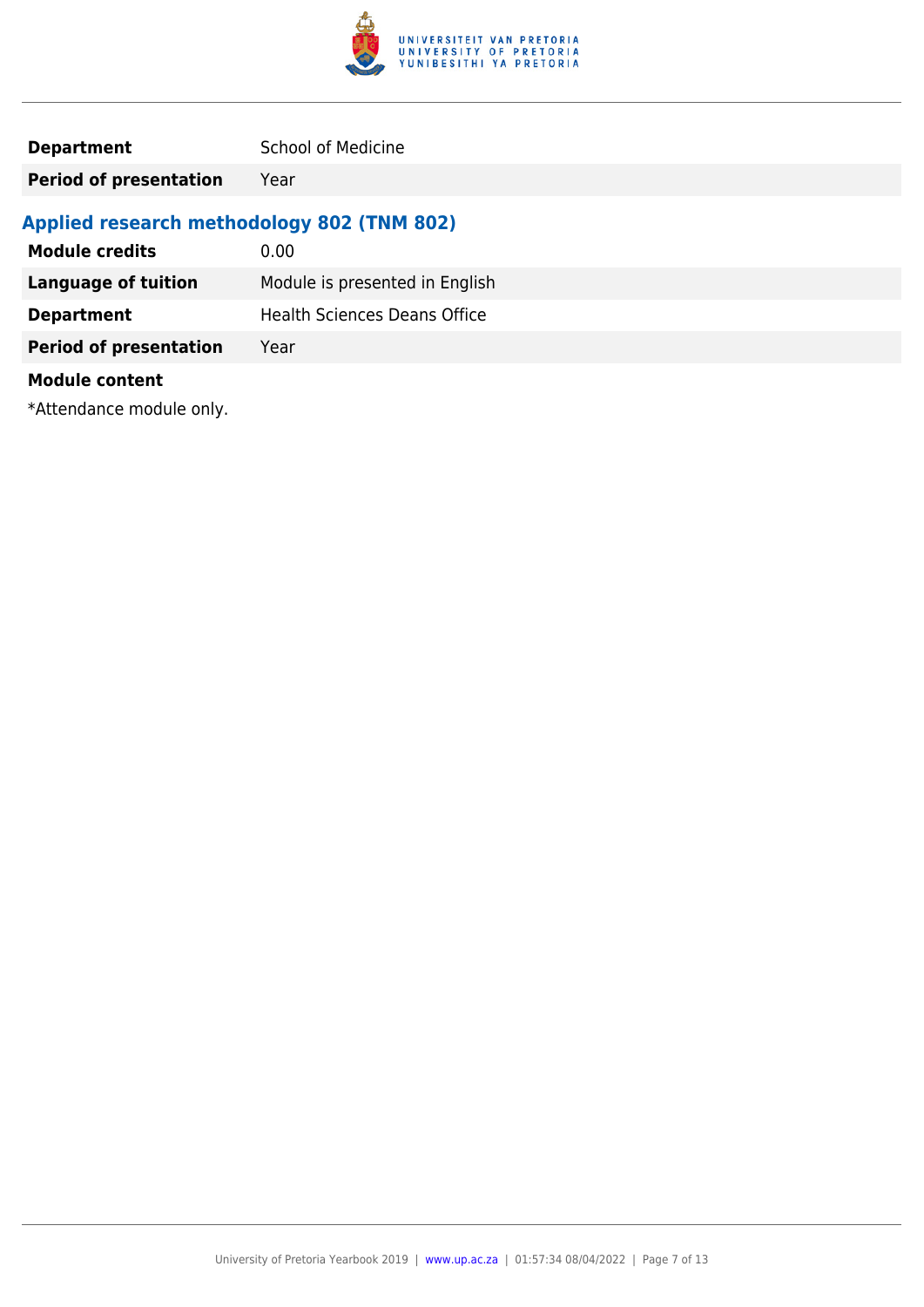

**Minimum credits: 576**

## **Core modules**

## **General pathology 800 (APA 800)**

| <b>Module credits</b>         | 24.00                                                                                      |
|-------------------------------|--------------------------------------------------------------------------------------------|
| <b>Prerequisites</b>          | No prerequisites.                                                                          |
| <b>Contact time</b>           | 2 seminars per week, 10 discussion classes per week, 20 other contact sessions<br>per week |
| <b>Language of tuition</b>    | Module is presented in English                                                             |
| <b>Department</b>             | Anatomical Pathology                                                                       |
| <b>Period of presentation</b> | Year                                                                                       |

## **Chemical pathology 802 (CHP 802)**

| 36.00                          |
|--------------------------------|
| No prerequisites.              |
| Module is presented in English |
| <b>Chemical Pathology</b>      |
| Year                           |
|                                |

## **Haematology 801 (HEM 801)**

| <b>Module credits</b>         | 36.00                          |
|-------------------------------|--------------------------------|
| <b>Prerequisites</b>          | No prerequisites.              |
| Language of tuition           | Module is presented in English |
| <b>Department</b>             | Haematology                    |
| <b>Period of presentation</b> | Year                           |

### **Microbiology 800 (MBG 800)**

| <b>Module credits</b>         | 300.00                         |
|-------------------------------|--------------------------------|
| <b>Prerequisites</b>          | APA 800                        |
| Language of tuition           | Module is presented in English |
| <b>Department</b>             | <b>Medical Microbiology</b>    |
| <b>Period of presentation</b> | Year                           |

## **Dissertation 890 (MMS 890)**

| <b>Module credits</b> | 180.00                         |
|-----------------------|--------------------------------|
| Language of tuition   | Module is presented in English |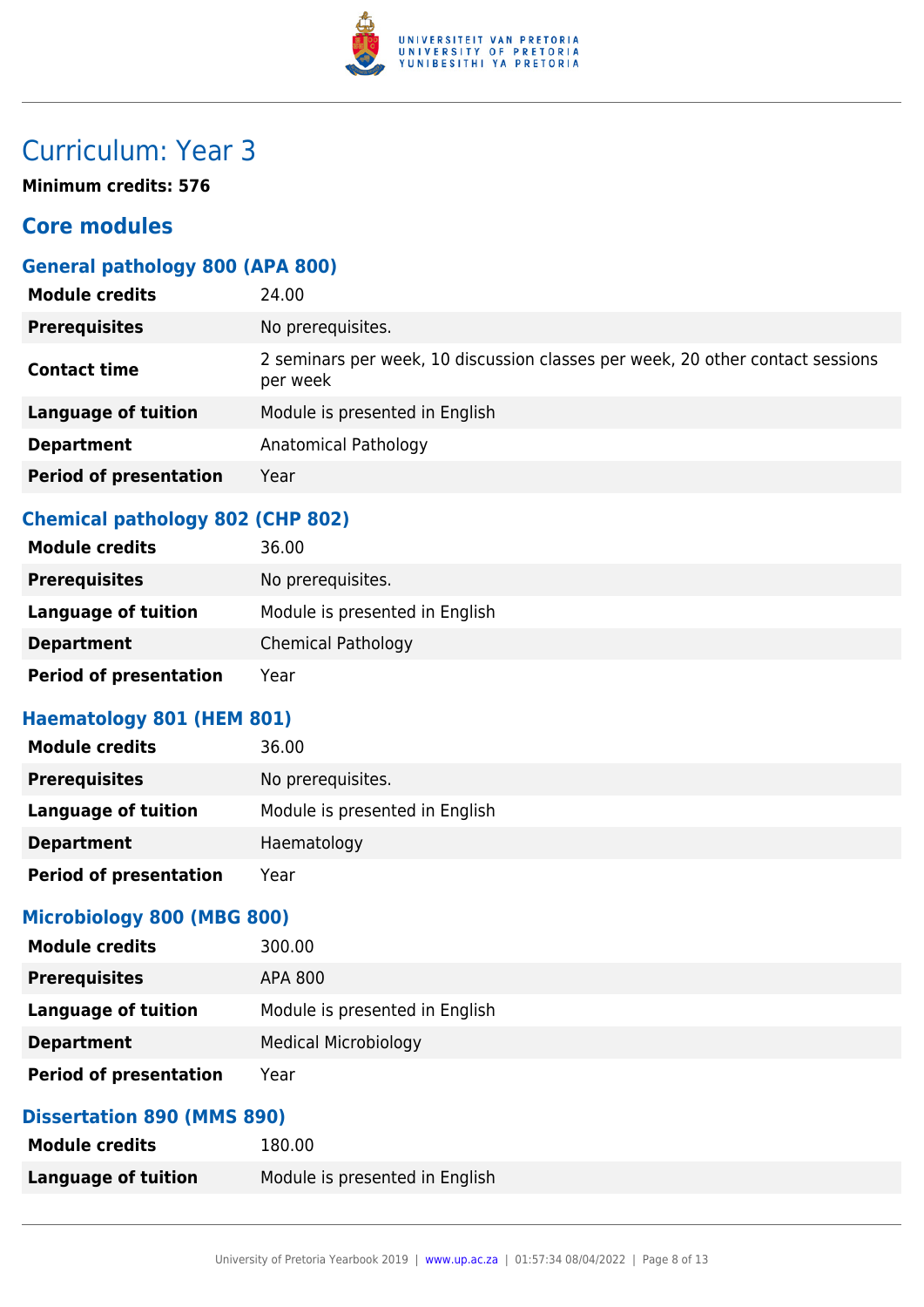

**Period of presentation** Year

## **Applied research methodology 802 (TNM 802)**

| <b>Module credits</b>         | 0.00                                |
|-------------------------------|-------------------------------------|
| <b>Language of tuition</b>    | Module is presented in English      |
| <b>Department</b>             | <b>Health Sciences Deans Office</b> |
| <b>Period of presentation</b> | Year                                |
| <b>Module content</b>         |                                     |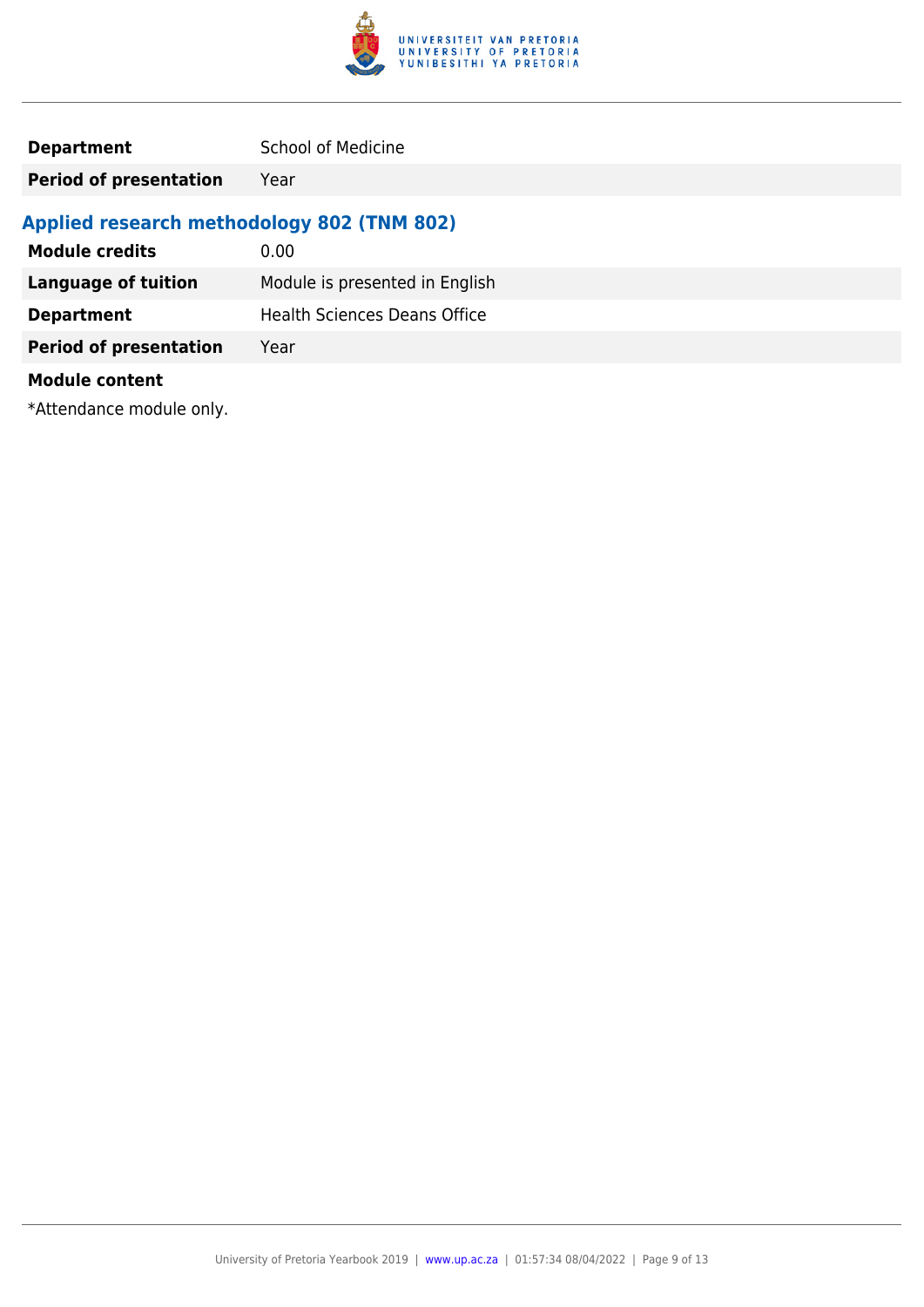

**Minimum credits: 552**

## **Core modules**

## **Chemical pathology 802 (CHP 802)**

| <b>Module credits</b>         | 36.00                          |
|-------------------------------|--------------------------------|
| <b>Prerequisites</b>          | No prerequisites.              |
| <b>Language of tuition</b>    | Module is presented in English |
| <b>Department</b>             | <b>Chemical Pathology</b>      |
| <b>Period of presentation</b> | Year                           |

#### **Haematology 801 (HEM 801)**

| <b>Module credits</b>         | 36.00                          |
|-------------------------------|--------------------------------|
| <b>Prerequisites</b>          | No prerequisites.              |
| Language of tuition           | Module is presented in English |
| <b>Department</b>             | Haematology                    |
| <b>Period of presentation</b> | Year                           |

### **Microbiology 800 (MBG 800)**

| <b>Module credits</b>         | 300.00                         |
|-------------------------------|--------------------------------|
| <b>Prerequisites</b>          | APA 800                        |
| <b>Language of tuition</b>    | Module is presented in English |
| <b>Department</b>             | <b>Medical Microbiology</b>    |
| <b>Period of presentation</b> | Year                           |

### **Dissertation 890 (MMS 890)**

| <b>Module credits</b>         | 180.00                         |
|-------------------------------|--------------------------------|
| Language of tuition           | Module is presented in English |
| <b>Department</b>             | <b>School of Medicine</b>      |
| <b>Period of presentation</b> | Year                           |

## **Applied research methodology 802 (TNM 802)**

| <b>Module credits</b>         | 0.00                                |
|-------------------------------|-------------------------------------|
| Language of tuition           | Module is presented in English      |
| <b>Department</b>             | <b>Health Sciences Deans Office</b> |
| <b>Period of presentation</b> | Year                                |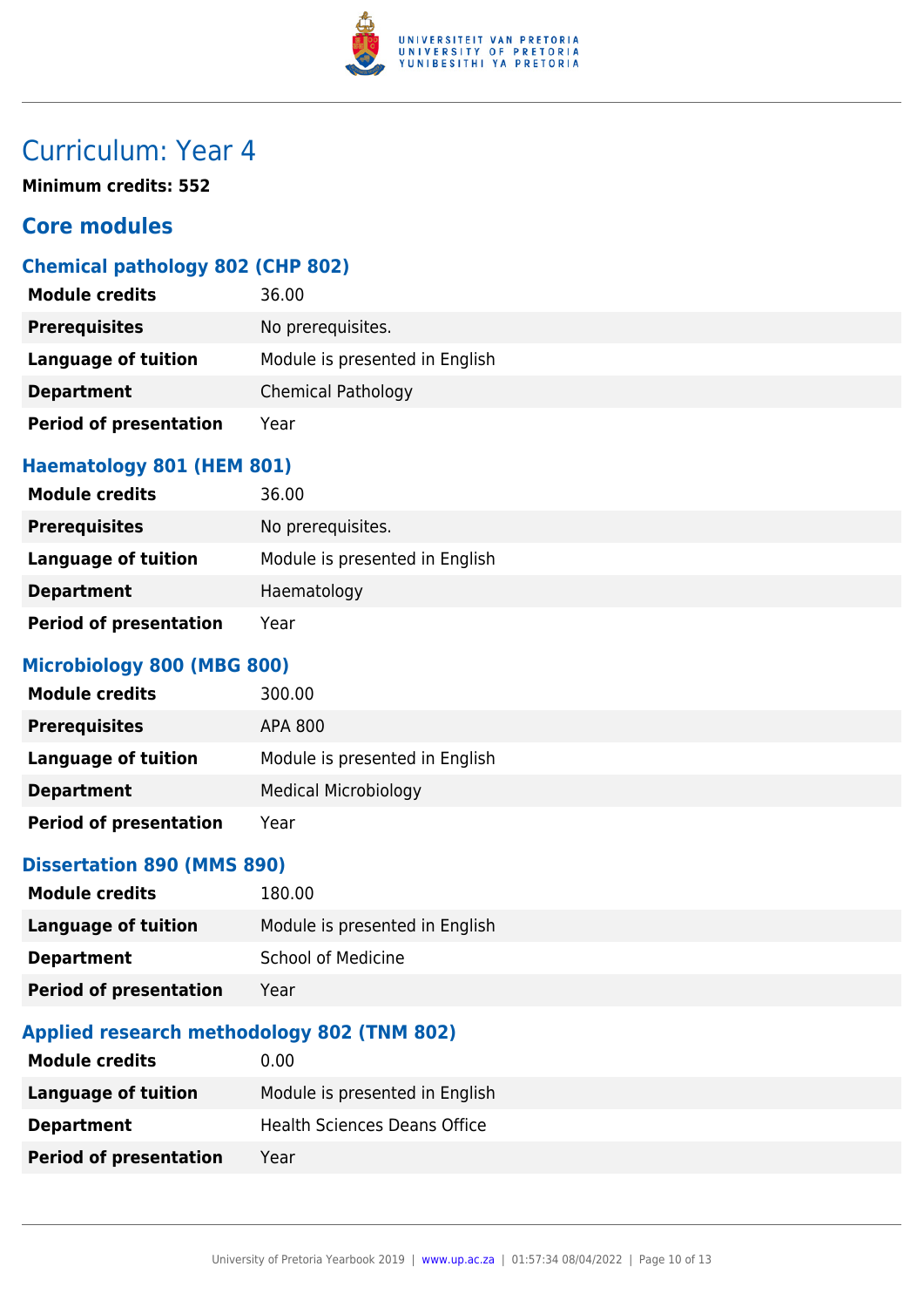

#### **Module content**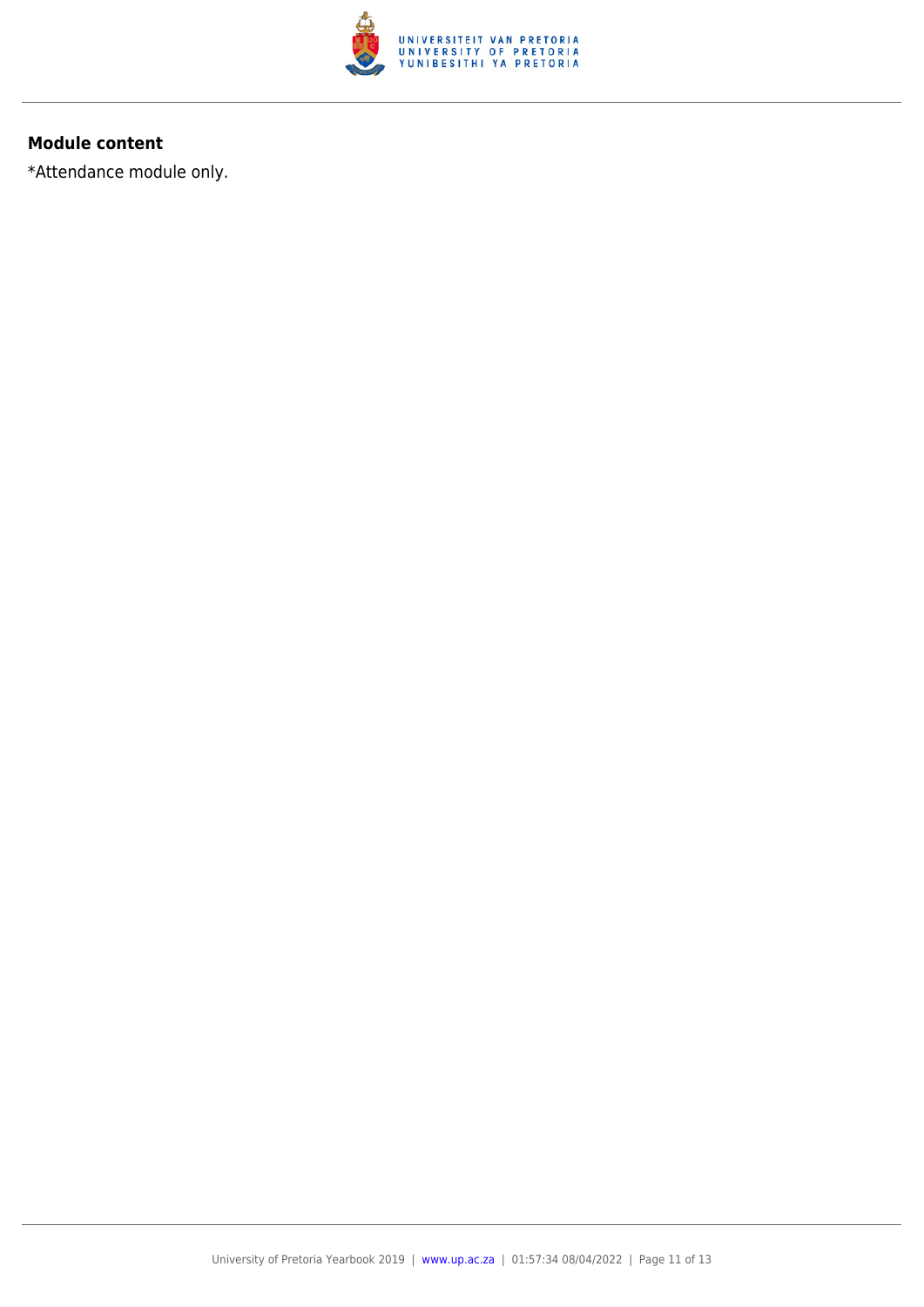

## Curriculum: Final year

**Minimum credits: 552**

## **Core modules**

## **Chemical pathology 802 (CHP 802)**

| <b>Module credits</b>         | 36.00                          |
|-------------------------------|--------------------------------|
| <b>Prerequisites</b>          | No prerequisites.              |
| <b>Language of tuition</b>    | Module is presented in English |
| <b>Department</b>             | <b>Chemical Pathology</b>      |
| <b>Period of presentation</b> | Year                           |

### **Haematology 801 (HEM 801)**

| <b>Module credits</b>         | 36.00                          |
|-------------------------------|--------------------------------|
| <b>Prerequisites</b>          | No prerequisites.              |
| Language of tuition           | Module is presented in English |
| <b>Department</b>             | Haematology                    |
| <b>Period of presentation</b> | Year                           |

### **Microbiology 800 (MBG 800)**

| <b>Module credits</b>         | 300.00                         |
|-------------------------------|--------------------------------|
| <b>Prerequisites</b>          | APA 800                        |
| <b>Language of tuition</b>    | Module is presented in English |
| <b>Department</b>             | <b>Medical Microbiology</b>    |
| <b>Period of presentation</b> | Year                           |

## **Dissertation 890 (MMS 890)**

| <b>Module credits</b>         | 180.00                         |
|-------------------------------|--------------------------------|
| Language of tuition           | Module is presented in English |
| <b>Department</b>             | <b>School of Medicine</b>      |
| <b>Period of presentation</b> | Year                           |

## **Applied research methodology 802 (TNM 802)**

| <b>Module credits</b>         | 0.00                                |
|-------------------------------|-------------------------------------|
| Language of tuition           | Module is presented in English      |
| <b>Department</b>             | <b>Health Sciences Deans Office</b> |
| <b>Period of presentation</b> | Year                                |